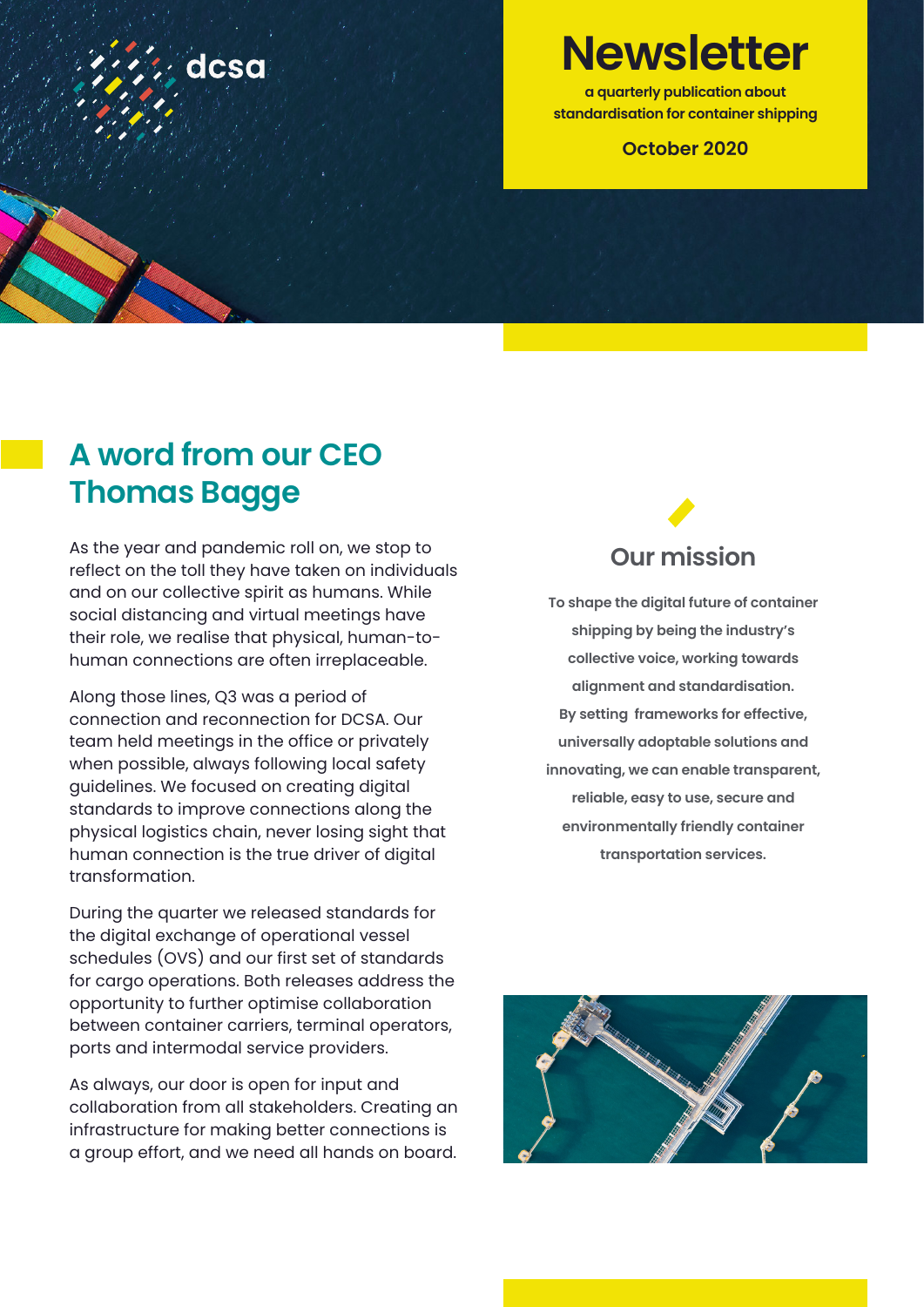# **Q3 at a glance**

dcsa

**In Q3 we wrapped up three publications, two with input from a few of the world's largest ports and terminals. We also continued our in-depth dialogues with shippers to gain insights into their needs.** 

In June we began outreach to shippers that continued through Q3. Our discussions culminated in a survey of logistics decisionmakers in shipper organisations who told us what shippers really want. In a word – **visibility**.



#### **eBL Feedback**

Nearly 70% of survey participants would switch to a carrier that offered<sup>1</sup>:

**High schedule reliability**

**Guaranteed arrival times**

**Proactive communication around exceptions**

Shippers want to know and be in control of what's happening to their shipments. DCSA standards will enable carriers who adopt them to provide the transparency and control shippers want.

Survey respondents also said container shipping should emulate more digitally advanced industries, such as:





1 DCSA survey of North American shippers

**2**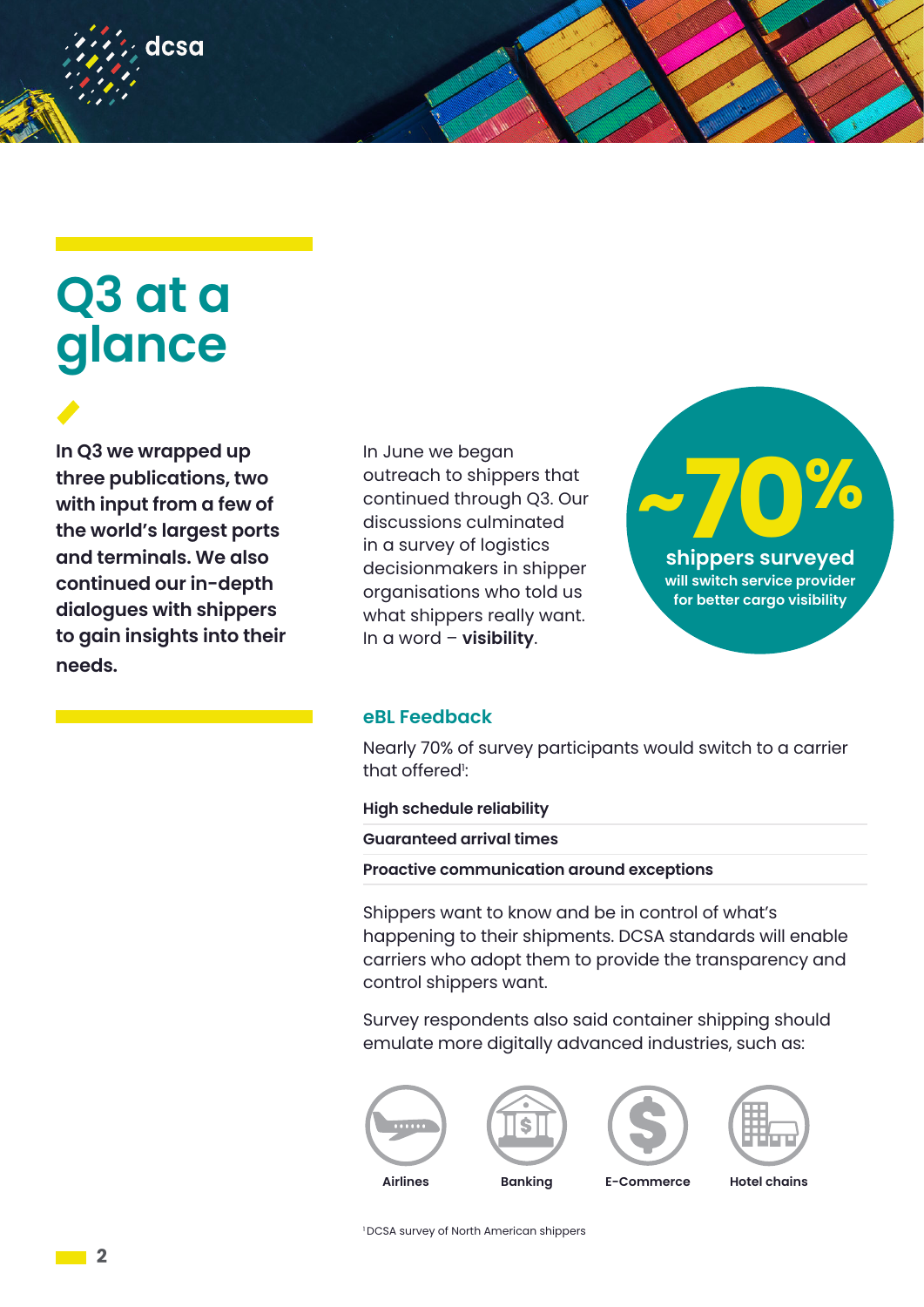## **Q3 2020 publications**

dcsa

**In Q3 we published OVS data definitions and our first set of standards for cargo operations. To make it even easier to adopt our standards, we also standardised best practices for creating DCSA-ready APIs.** 

### **OVS (Operational Vessel Schedule) Standards**

Establishes standards for automatic sharing of vessel schedule information between carrier VSA partners and operational providers. This publication includes:

**DCSA Industry Blueprint 2.0 with OVS schedule definitions** 

**DCSA Information Model 2.0**

**DCSA Data Interface Standards for OVS 1.0** 

### **Load List and Bay Plan Definitions**

Establishes standards and timelines for communication of container volumes and stowage details between VSA partners, terminals and ports. These will help maximise efficiency of cargo operations and enable better planning of related shipping activities. This is the first in a series of standards releases from DCSA that specifically address cargo operations.

### **API Design Principles**

Standardises best practices for API development to make implementation of DCSA-compliant APIs even easier. The best practices will facilitate the design, development and implementation of DCSA-compliant (or really any) APIs.

**3**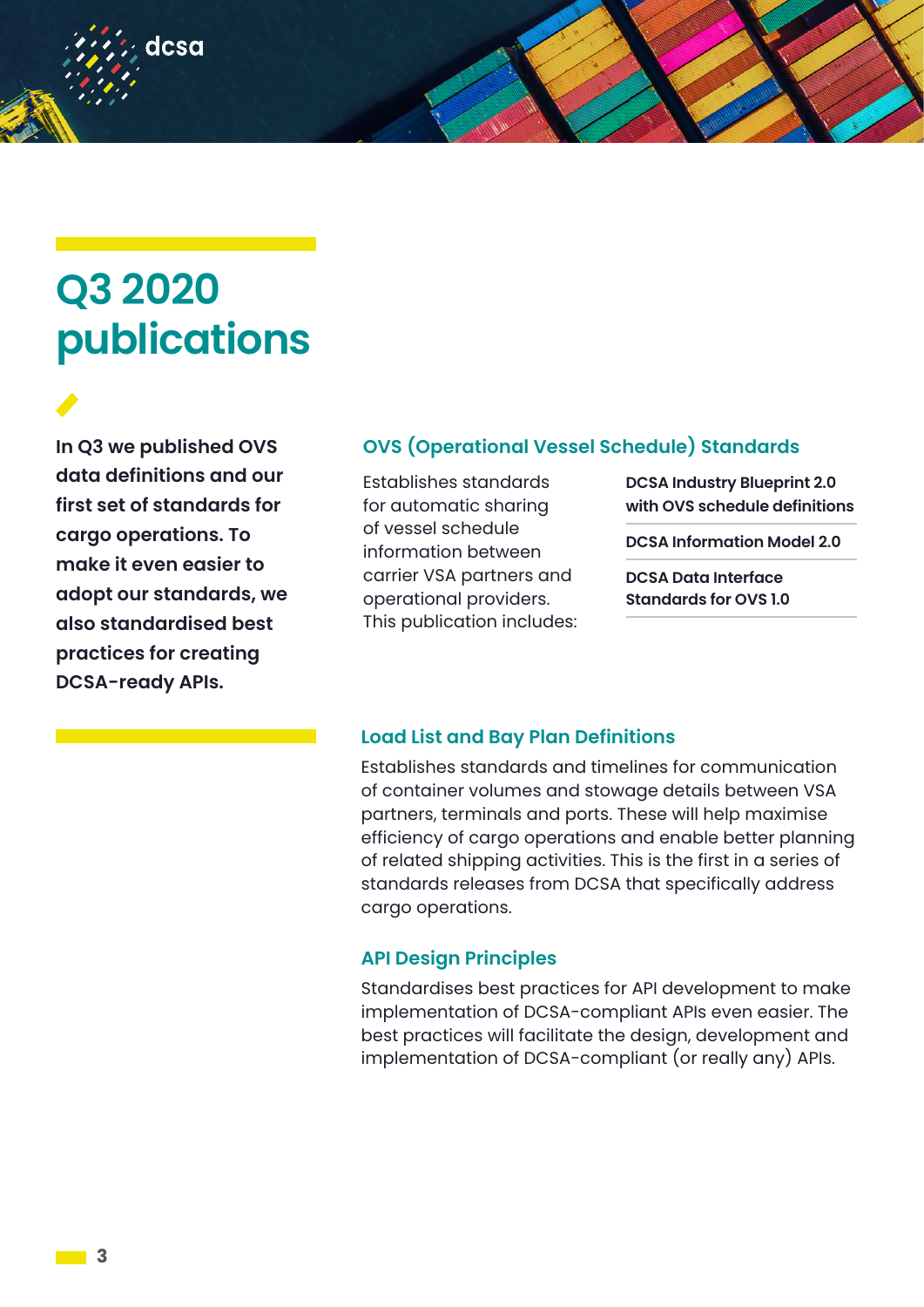## **Building momentum**

dcsa

**This year has been about building momentum, which continued unabated in Q3. Our executives were in high demand for industry events and we collaborated with an array of stakeholders on our releases.** 

### **Q2 Speaking Engagements**

**Safety at Sea Cyber Security Webinar** Fortifying the defences - creating cyber risk plans to meet the IMO 2021 deadline

**Digital Container Summit 2020 Keynote** Transforming container shipping through digital standards

**JOC Webinar** The quest for port efficiency - resetting expectations

**Asia Pacific Maritime V-Connect** Reimagining maritime supply chain in a post-pandemic era

**Supply Chain Europe 2020 Virtual** Safeguard your business against future supply chain threats

### **Q2 Press Coverage Highlights**

"DCSA launches another drive for information sharing"

**FREIGHTWAVES / AMERICAN SHIPPER**

"DCSA's Thomas Bagge and the quest to digitise container shipping"

**LOADSTAR**

"Pandemic accelerates adoption of digital technology"

**BIMCO BULLETIN**

"Data exchange makes ship timetables more transparent"

#### **HANSA**

"How digital standards help keep food fresh" **FOOD LOGISTICS**